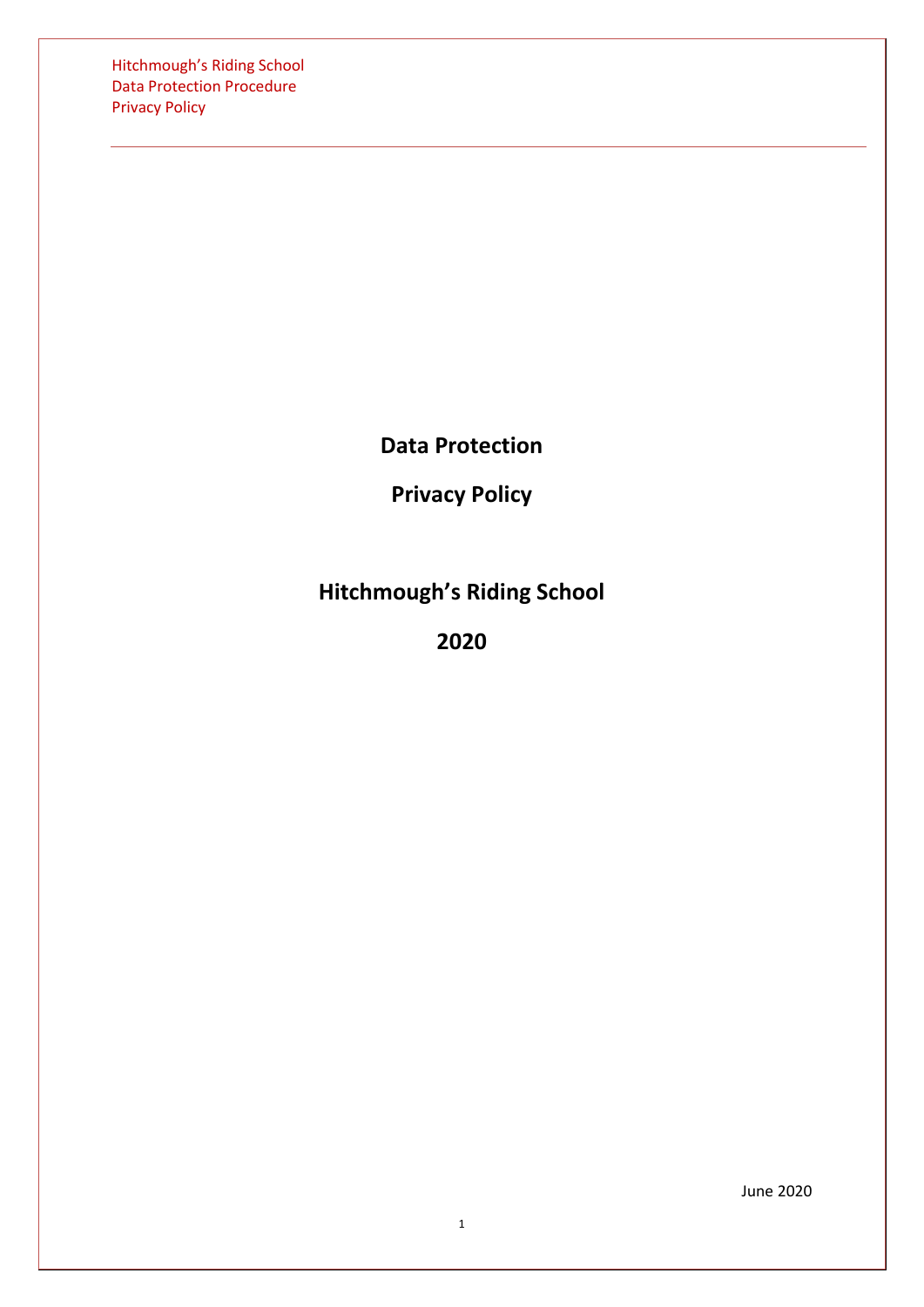# Data protection

Keeping your personal information safe is very important to us. We are committed to complying with privacy and data protection laws and being transparent about how we process personal data.

We have policies, procedures and training in place to help our employees and volunteers understand their data protection responsibilities and follow the data protection principles.

We have a nominated member of staff who serves as our Data Protection Lead. If you have any questions regarding our Privacy Policy, please email Tara O'Brien at hitchmoughsrs@gmail.com.

This privacy policy relates to our use of any personal information we process about you.

# How we collect personal data

We may collect your personal data in different ways, for example:

- when you, your parent or guardian, your tutor or coach communicate with us by post, telephone, SMS, email, via our website, our social media pages or face-to-face
- from the information you provide to us when you make an application to work for us, or from third parties such as your previous or current employers so we can verify details about you
- as you interact with us in other ways; as a contractor, or in any other capacity

# How we use personal information

We collect and use personal information about our clients, job applicants and volunteers for different purposes.

Contacting riders regarding lessons

Informing clients about Hitchmough's events and services

Providing appropriate horses and tuition

Provision of training courses to individuals

Provision of livery services to clients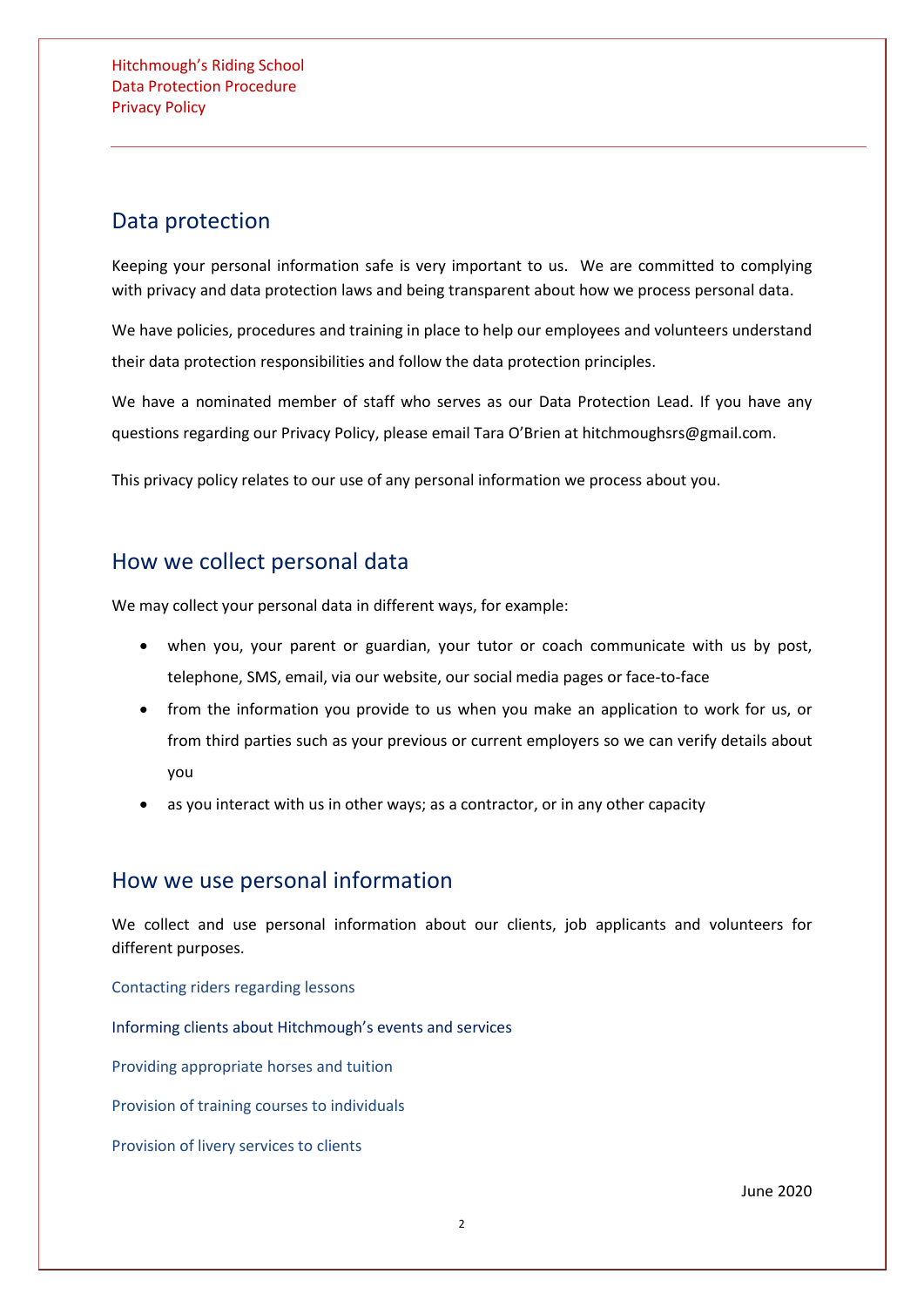### Running events and camps

[Dealing with complaints and appeals](#page-3-0)

[Undertaking safeguarding activities including Garda Vetting](#page-3-1) checks and casework

[Employee administration](#page-3-2)

<span id="page-2-0"></span>[Employee and volunteer recruitment](#page-2-0)

## We only collect personal information that we genuinely need.

This may include:

- Contact details such as name address, email address and phone numbers
- Date of birth and gender
- Qualifications
- Name of your parent or guardian (if you are under 18)
- Name and contact details of any next of kin when you are riding with us
- In respect of job applicants, we may also collect:
	- your bank account details, tax and residency status
	- references from previous employers or educational institutions
	- contact details for your family members and next of kin
	- information concerning your health and medical conditions
	- information about your race and ethnicity
	- details of criminal convictions

## Contacting riders regarding lessons

We use personal contact information to inform clients of lesson changes or other arrangements regarding the lessons. Our legal basis for using your personal information in this way is for the performance of a contract.

### Informing clients about Hitchmough's events and services

If you opt-in to our mailing list we will use the information that you provide to email and post you information about our events, courses, our services and other items of interest. You can opt-out or unsubscribe from receiving this information at any time if you wish. Our legal basis for using your personal information in this way is consent.

### Providing appropriate horses and tuition

We use rider's personal information e.g. weight, height, previous riding experience, to correctly allocate a horse and lesson to the client. Our legal basis for using your personal information in this way is for the performance of a contract.

### Provision of training courses to individuals

If you sign up to one of our training courses, we will use the information that you provide to us to process your registration and provide the course to you. Our legal basis for using your personal information in this way is for the performance of a contract.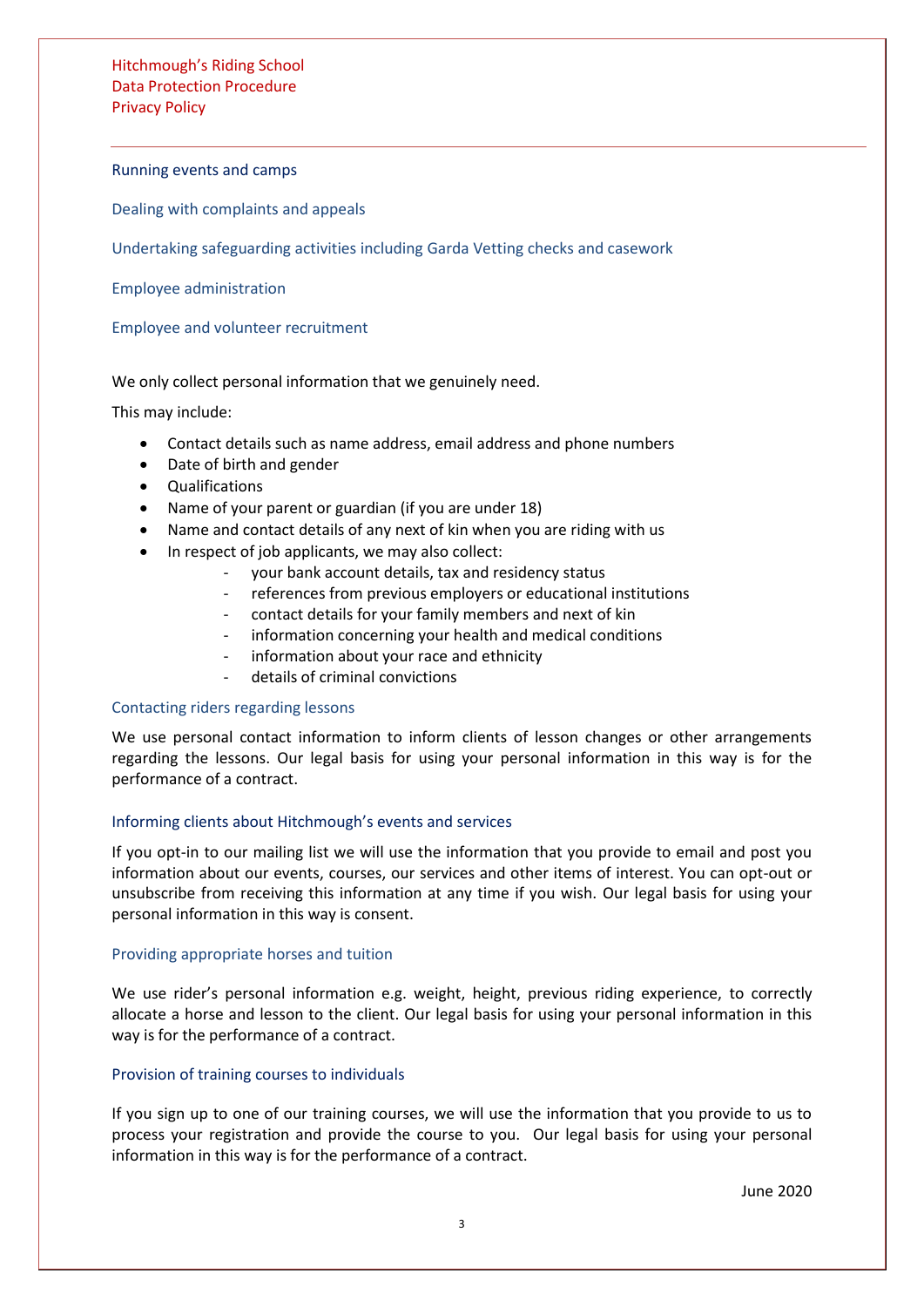#### Provision of livery services to clients

We use personal information to keep in regular contact with our livery clients in relation to the care of their horse. It may be necessary for us to share some of these details with a third party, e.g. a vet, farrier or equine dentist. Our legal basis for using your personal information in this way is for the performance of a contract.

### Running events and camps

If you register for one of our events or camps, we will use your information provided to us to process your registration and enable you to attend the event or camp. This will include sharing some of your information with our volunteers that run the event or camps. It may also include collecting and sharing medical information with them if you choose to provide that to us. If you choose to provide us with your dietary requirements we may share them with third parties that we use to provide catering at our events. Our legal basis for using your personal information in this way is for the performance of a contract.

## <span id="page-3-0"></span>Dealing with complaints and appeals

If a complaint or an appeal is raised with us, we will process the personal information that is provided to us to manage and resolve the complaint or appeal. This may include sharing relevant information with an affiliated organisation, such as The HSI or a riding club, a coach, welfare officer or other organisation, depending upon the nature of the complaint and the area it relates to. Our legal basis for using personal information for this purpose is to fulfil our legitimate interest and fulfil our objective of resolving complaints in a careful and appropriate manner.

## <span id="page-3-1"></span>Undertaking safeguarding activities including Garda Vetting checks and casework

When necessary, we process relevant personal information about members, volunteers, coaches and employees for safeguarding purposes. This might include undertaking Garda Vetting checks and other checks to identify any criminal and other activity we need to be aware of and casework. It may be necessary to share some personal information with relevant authorities such as the Gardai, The Safeguarding Advisory Board and an appropriate member of the respective Member Body – such as The HSI, The Pony Club or an AIRC Riding Club (as appropriate to the safeguarding activity). Our legal basis for this processing is to meet our legal obligations.

### <span id="page-3-2"></span>Employee administration and professional development of staff

We will process personal information of our employees to fulfil our contract with them. This includes payroll processing and the provision of training. We are required by law to share some financial information with the Irish Revenue Service. We may also need to share some personal information with other organisations, for example solicitors, pension providers. Our legal basis for using your information for this is for the performance of a contract.

### Employee and volunteer recruitment

If you provide us with information about yourself, such as a resume or curriculum vitae, in connection with a job or volunteer application or enquiry, we may use this information to process your enquiry. We will not store this information for any purpose other than that relating to your application. Our legal basis for using your information in this way is for our legitimate interest.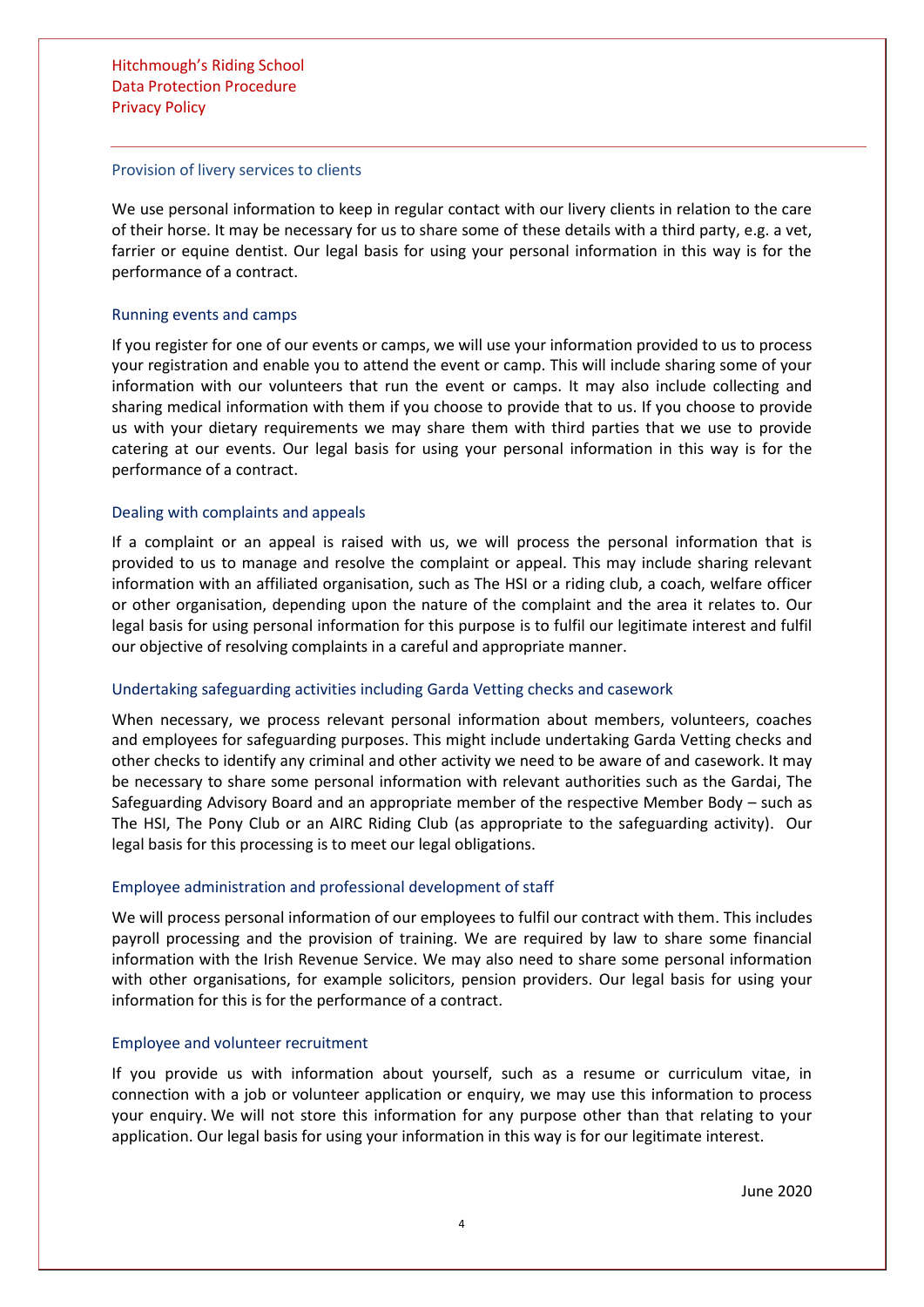## Cookies and aggregate information collected from *[www.hitchmoughs.ie](http://www.hitchmoughs.ie/)*

We use cookies and log files on our website to store information about how you use our website. A cookie is a piece of data stored on the user's computer tied to information about the user. This enables us to create a profile which details your viewing preferences. We use your profile to tailor your visit to our website, to make navigation easier and direct you to information that best corresponds to your interests and country.

Aggregate information is collected from users using our own web tracker. This information includes users' Internet Protocol (IP) addresses, browser type, internet service provider (ISP), referring/exit pages, platform type, date/time of visit, number of clicks, error pages and number of unique visits.

This information is not linked to personal profiles or to personally identifiable information provided by users. We use it to analyse visitor trends and use of our website, administer the website and to gather broad demographic information of our website users. Our legal basis for using your information in this way is for our legitimate interest.

## Our legal basis for processing personal information

Our legal basis for the purposes that we process personal information is for the performance of a contract, or for our legitimate interests or consent.

We may process personal information because it is necessary for the performance of a contract to which you are a party (or to take steps at your request prior to entering a contract). For example, we may process your personal data:

- To administer a training course
- To administer lessons
- To run camps and events

We may collect and use your personal data if it is necessary for our legitimate interest and so long as its use is fair, balanced and does not unduly impact your rights.

We will ask for your consent to send you marketing emails and text messages. You can withdraw consent for this at any time.

Usually we will only process sensitive personal data if we have your explicit consent. In extreme situations, we may share your personal details with the emergency services if we believe it is in your 'vital interests' to do so. For example, if someone is taken ill during one of our events.

# Sharing personal information

We will only share your personal information where we are required to fulfil our contract with you, or legitimate interest, where we have your consent, or we are required to do so by law.

We may share your personal information with third party organisations who will process it on our behalf, for example a mailing house, our website administrator or printers.

If necessary, we may also share your information with caterers, course providers and coaches.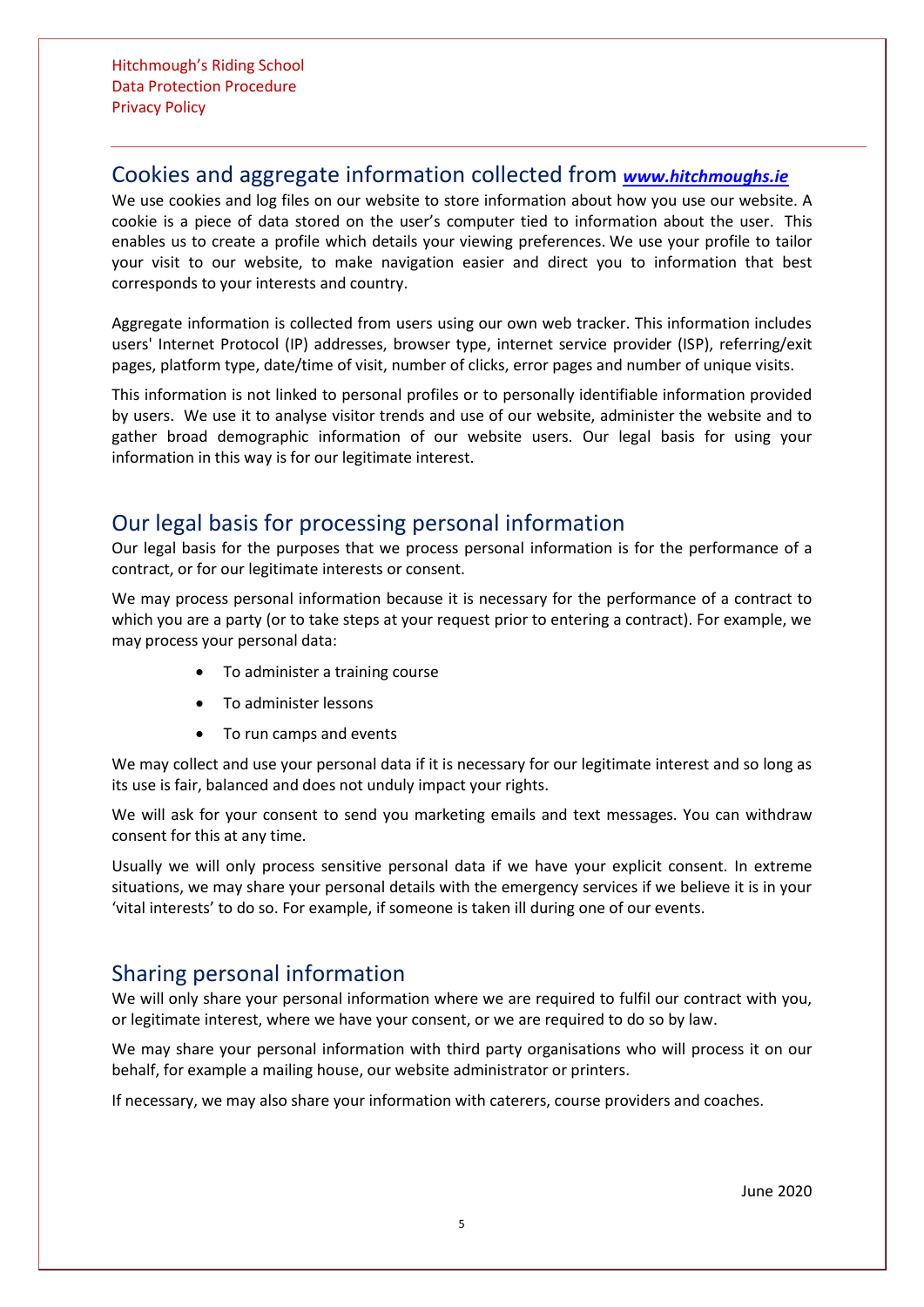We may also share your information with our bank to process a payment; our professional advisers (such as our legal advisers) where it is necessary to obtain their advice; and our IT support and data storage providers.

We process employee personal information to fulfil our contracts with our employees and meet our legal obligations as an employer.

Where required, we will process personal information to comply with our legal obligations. In this respect we may use your personal data to comply with subject access requests; tax legislation; for the prevention and detection of crime; and to assist the Gardain and other competent authorities with investigations including criminal and safeguarding investigations.

# Transferring personal data outside of the EEA

We may need to collect or send some personal information outside of the EEA, for example for horse passports. If we transfer personal information to countries or jurisdictions which do not have a similar standard of data protection law in place, we will only do so to fulfil our contract with you and we inform you in advance of the need to transfer the information. For information about international transfers of personal data, you can contact the Data Protection Lead, Tara O'Brien, at [hitchmoughsrs@gmail.com.](mailto:hitchmoughsrs@gmail.com)

## Your rights

If you no longer wish to receive communications about products and services from us, please contact [hitchmoughsrs@gmail.com.](mailto:hitchmoughsrs@gmail.com) You can also unsubscribe at any time to emails that we may send to you about the products and services that we think will be of interest to you.

You also have the right to:

- Request a copy of the information we hold about you. Requests should be addressed to Tara O'Brien at [hitchmoughsrs@gmail.com.](mailto:hitchmoughsrs@gmail.com) We will respond within 30 days of receiving your written request.
- Tell us to change or correct your personal information if it is incomplete or inaccurate. Please contact us at [hitchmoughsrs@gmail.com.](mailto:hitchmoughsrs@gmail.com)
- Ask us to restrict our processing of your personal data or to delete your personal data if there is no compelling reason for us to continue using or holding this information. Please contact us at [hitchmoughsrs@gmail.com.](mailto:hitchmoughsrs@gmail.com)
- Receive from us the personal information we hold about you which you have provided to us, in a reasonable format specified by you, so that you can send it to another organisation. Please contact us at [hitchmoughsrs@gmail.com](mailto:hitchmoughsrs@gmail.com)
- Object, on grounds relating to your specific situation, to any of our processing activities where you feel this has a disproportionate impact on you. Please contact us at [hitchmoughsrs@gmail.com](mailto:hitchmoughsrs@gmail.com)

Please note that we may be entitled to refuse requests where exceptions apply: for example, if we have reason to believe that the personal data we hold is accurate or we can show our processing is necessary for a lawful purpose set out in this Privacy Policy.